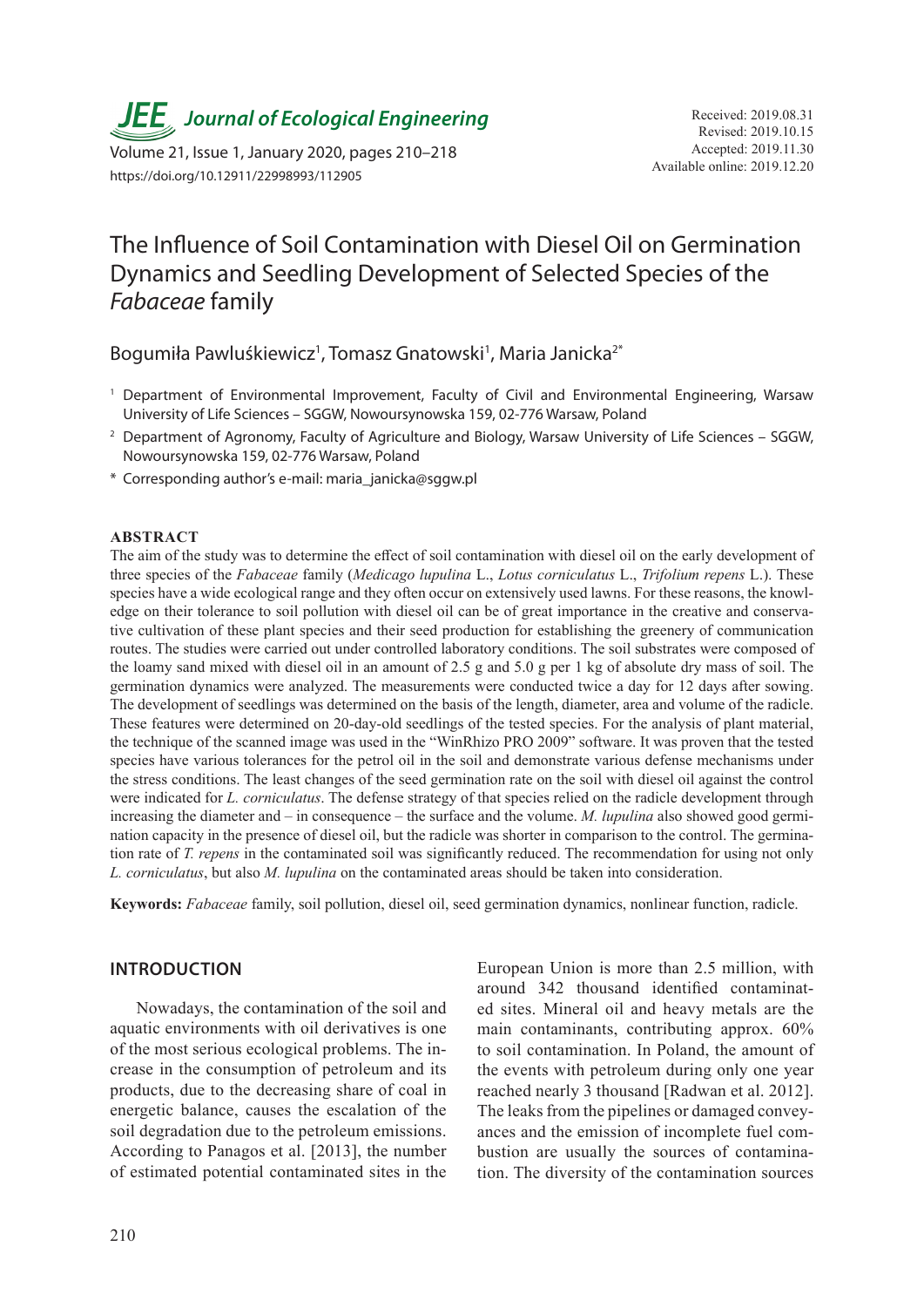causes the petroleum accumulation, including polycyclic aromatic hydrocarbons (PAH), in the soil. Because of difficult biodegradation and toxicity they belong to the persistent and dangerous organic pollutants. They cause cancer of animals and humans, affect soil hydrophobicity and CO2 emissions, as well as contribute to chlorosis and necrosis of plants [Ziółkowska and Wyszkowski, 2010, Hawrot-Paw et al., 2015, Hewelke et al., 2018]. The ecological policy enforces the Member States of European Union to take the activities focusing on the restoration of the environmental resources. The activities connected with the enlargement of the re-cultivated areas and the development of the methods and reclamation techniques of the polluted areas are the antecedents in the programme of the implementation of that strategy [Report on the implementation of the national ecological policy in the years 2009–2012 with a perspective until 2016. 2014]. On account of the facts that current methods and techniques have not been sufficiently effective and the ecosystems self-purification process is long-lasting, more and more scientific studies consider phytoremediation and phytostabilization [Radziemska et al., 2019]. The relevant problems involve the proper selection of the plants and microorganisms for the peculiar degraded area and maintaining stable turf [Hawrot-Paw and Hreczuk, 2009, dos Santos and Maranho, 2018, Hussain et al., 2018]. In Poland, the grasses, i.e., *Dactylis glomerata*, *Festuca rubra*  and *Lolium perenne*, were investigated most often [Małuszyński and Małuszyńska, 2009, Gmitrzuk et al., 2017, Dąbrowski, 2018]. Screening of novel plant species, particularly natives, is recommended with selection focused on species phylogeny, plant morphological and functional traits as well as tolerance towards harsh environmental stresses [Kaur et al., 2017].

The aim of the study was to determine the effect of diesel oil on the early development of three species of the *Fabaceae* family, i.e., black medick (*Medicago lupulina*), birdsfoot trefoil (*Lotus corniculatus*) and white clover (*Trifolium repens*). These species have a wide ecological range and they often occur on extensively used lawns. For these reasons, the knowledge on their tolerance to soil pollution with diesel oil can be of great importance in the creative and conservative cultivation of these plant species and their seed production for establishing the greenery of communication routes.

# **MATERIAL AND METHODS**

The studies were carried out under controlled laboratory conditions, in Petri dishes with the diameter of 10 cm, filled with 1 cm layer of the substrate. The substrate was the topsoil with granulometric composition of weakly loamy sand mixed with diesel oil (DO) in amounts of 2.5 g and 5.0 g per 1 kg of absolute dry matter of soil. The amounts of diesel oil used in the experiments were based on The Regulation of the Minister of Environment concerning soil quality standards and quality standards of soil [2002]. The soil was sterilized prior to contamination.

The control comprised the substrate uncontaminated with diesel oil. The seeds of *Medicago lupulina* L., *Lotus corniculatus* L., *Trifolium repens* L. were sown on April 22, 2015, in the quantity of 50 per 1 Petri dish, in 5 rows of 10 seeds per row. Three replicates were used for each research variant. The seeds germinated in the light, at a temperature of approx. 24°C, under constant humidity of the substrate. The germination dynamics and the rate of cotyledons appearance were analyzed. The measurements were conducted twice a day (8.00 am and 6.00 pm) for 12 days after sowing. The results were fitted by the nonlinear function [Scheatzl et al., 1994].

$$
Y(t) = a + b \exp(-c/t) \tag{1}
$$

where:  $Y -$  dependent variable (germination or cotyledons);  $t$  – time (h);

 $a+b$  – upper asymptote (count);

 $a = 0$  – the beginning of the germination or cotyledons experiments;

*c* – shape parameter (h).

The vigour (first counting  $-$  Fc, previously called the energy of germination) and the germination capacity (last counting  $-$  Lc) of seeds were determined according to the methodology of the research subject [Dorywalski and Wojciechowicz 1964, ISTA 2015]:

$$
Fc (Lc) = \frac{Nsn}{Nc} \cdot 100\% \tag{2}
$$

where:  $N_{sn}$  – the number of the seeds with the radicle not shorter than the caryopsis;  $N_c$  – the number of the seeds placed on the Petri dish.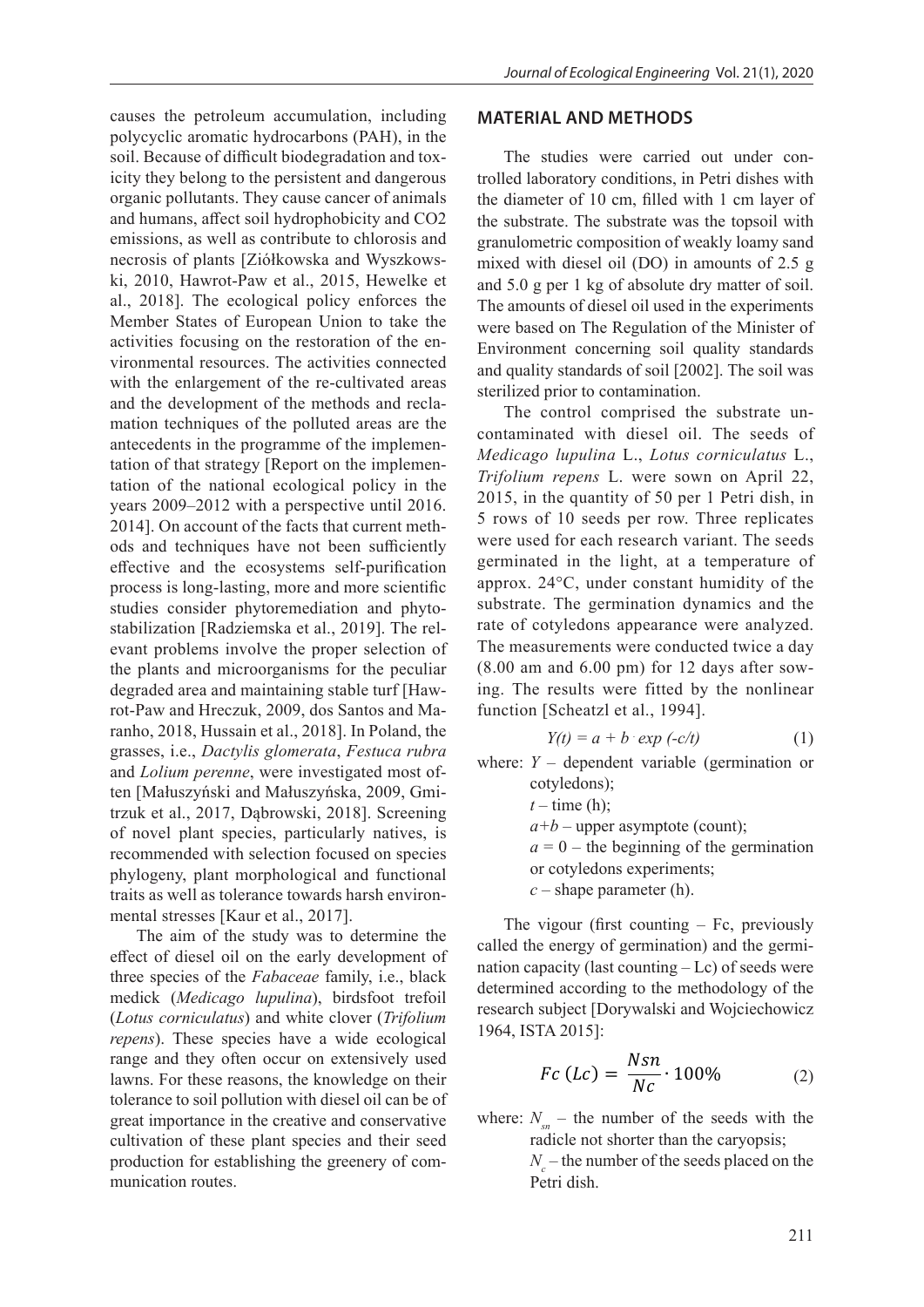The energy of germination and the germination capacity of *M. lupulina* and *T. repens* were determined after 4 and 7 days respectively, and for *L. corniculatus* – after 3 and 12 days after sowing.

The development of seedlings was determined on the basis of the length, diameter, area and volume of the radicle. These features were determined on five randomly chosen 20-day-old seedlings of the tested species. The scanned image technique was used in the "WinRhizo PRO 2009" software for the analysis of plant material.

The results were statistically analyzed by means of the analysis of variance (ANOVA) in the Statgraph PRO software [STSC 1996]. The significance of the differences was verified with the help of the Tuckey test with the significance level  $α = 0.05$ 

# **THE RESULTS AND DISCUSSION**

#### **The germination progress**

The used nonlinear function (1) describes the legume germination process of plants very well. The compatibility of the measurements with mathematic function exceeds 95% in average (Table 1). The investigated species vary in the germination rate and the time of cotyledons appearance as well as the reaction on the diesel oil content in the soil during their development (Table 1, Figure 1).

*Medicago lupulina* had with the quickest germination rate under control conditions. On the soil with no diesel oil (0DO) the germination rate was most intensive till 65 hours (the point of the germination rate curve inflection – parameter *c*). The number of germinated seeds 65 hours after seeding was equal to 21 (42 percent of all the sown seeds in the dish). Under the conditions of 2.5 g diesel oil content in the soil (1DO) such share of germinated seeds occurred not until 95 hours, i.e. more than 24 hours later. The germination rate on the soil with 5 g of diesel oil (2DO) was even smaller. Forty percent share was obtained not until 133 hours, e.g. twice later than in control and 38 hours later than on the soil with 2.5 g of diesel oil (1DO). The germination rate in the following hours (from the point of inflection to maximal value) on the soil with diesel oil was smallest on the soil 1DO (11% smaller than in control and 8% smaller than on 2DO). Finally, after 288 hours (12 complete periods of 24 hours) the number of seeds germinated on the soil with diesel oil regardless of its amount (1DO, 2DO) was similar and smaller in the comparison with the control of 16.2% in average (0DO).

The characteristics of seeds germination under the control conditions (0DO) and on the soils with diesel oil (1DO, 2DO) were different for *Medicago* lupulina in comparison to *Lotus corniculatus*. *Lotus corniculatus* germinated much slower and the rate of that process on the soils with diesel oil was more dependent on its content in the soil than in the case of *M. lupulina*. The points of inflection (*c*) of the germination rate curve for *L. corniculatus* on the soil without oil (DO0) and with 2.5 g of oil (1DO) were obtained after similar time. The process of germination of that seeds was rectilinear till 132.5 hours in average. Till that time 40% of the seeds germinated on the soil without oil and 35% – with 2.5 g of oil (1DO). Those shares of germinated seeds were obtained 2 and 1.4 times later, respectively, than

**Table 1**. The parameters of nonlinear function (1) describing process of germination and cotyledons appearance for investigated legume species. The values of the coefficient describing the logistic curve parameters in the process of germination and cotyledons appearance for legume species

| $\check{ }$                       |                                                              |        | . .    | $\tilde{}$         | $\mathbf{r}$ |                  |        |        |        |  |
|-----------------------------------|--------------------------------------------------------------|--------|--------|--------------------|--------------|------------------|--------|--------|--------|--|
| Species                           | Medicago Iupulina                                            |        |        | Lotus corniculatus |              | Trifolium repens |        |        |        |  |
|                                   | The level of diesel oil contamination (q kq-1)<br>soil d.m.) |        |        |                    |              |                  |        |        |        |  |
| Co-efficient                      | $\Omega$                                                     | 2.5    | 5.0    | 0                  | 2.5          | 5.0              | 0      | 2.5    | 5.0    |  |
|                                   | (ODO)                                                        | (1DO)  | (2DO)  | (ODO)              | (1DO)        | (2DO)            | (0DO)  | (1DO)  | (2DO)  |  |
| The germination rate              |                                                              |        |        |                    |              |                  |        |        |        |  |
| $b(-)$                            | 57.99                                                        | 54.64  | 60.91  | 53.98              | 47.89        | 55.88            | 51.77  | 39.09  | 39.10  |  |
| c(h)                              | 65.43                                                        | 95.01  | 133.46 | 133.60             | 131.36       | 196.25           | 137.92 | 140.54 | 168.86 |  |
| $R^2(\% )$                        | 99.20                                                        | 98.76  | 98.77  | 94.69              | 91.92        | 94.31            | 98.86  | 98.79  | 99.10  |  |
| The rate of cotyledons appearance |                                                              |        |        |                    |              |                  |        |        |        |  |
| $b(-)$                            | 274.23                                                       | 283.98 | 179.12 | 52.16              | 80.09        | 57.56            | 48.01  | 59.37  | 64.67  |  |
| c(h)                              | 654.75                                                       | 702.34 | 606.63 | 303.82             | 544.85       | 442.89           | 276.83 | 367.40 | 425.08 |  |
| $R^2$ (%)                         | 97.84                                                        | 98.90  | 98.56  | 97.43              | 98.35        | 98.92            | 99.14  | 99.07  | 98.61  |  |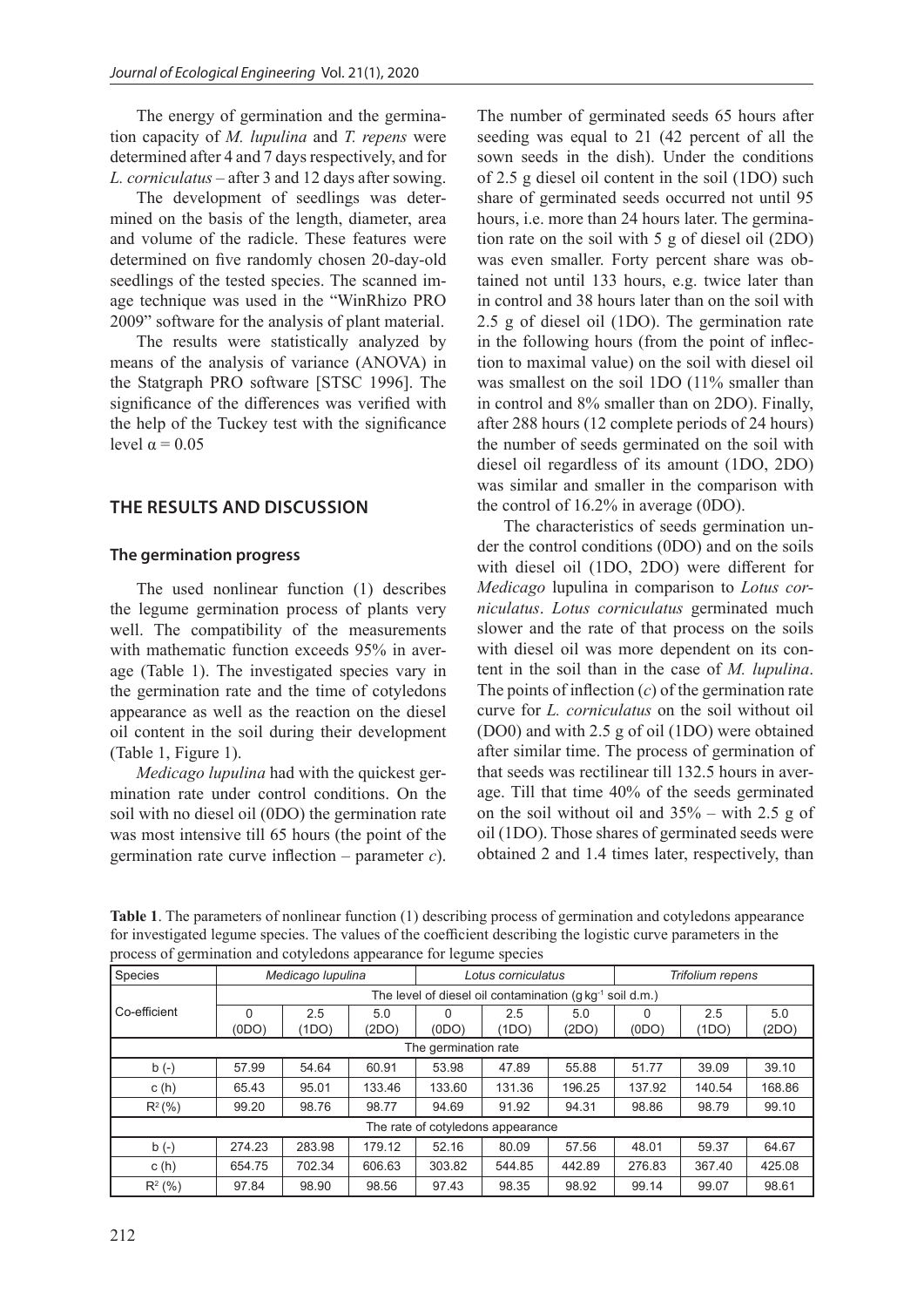

**Figure 1**. The seeds germination rate (A) and cotyledons appearance (B) depending on the contents of the diesel oil in the soil (DO)

in the case of *M. lupulina*. The rate of *L. corniculatus* germination, for the seeds sown on the soil with 5 g of oil (2DO) was 1.5-times slower than on control and on the soil with half the contamination value. The period of 196 hours, e.g. 64 hours more than on other soils, was necessary for obtaining the 40% shares of the germinated seeds number. The value of *b* parameter of the curve shows that in the following hours (from the point of inflection (*c*)) the process of seed germination

run slowest on the soil with 2.5 g of oil (1DO), as in the case of *M. lupulina*. It was 11% smaller in the comparison with the control and 3% smaller against the 2DO soil. After 288 hours, the number of germinated *L. corniculatus* seeds on the soil with 2.5 g and 5 g of diesel oil was 10.6% and 16.7% smaller in the comparison with the control, respectively.

The rate of *Trifolium repens* seeds germination was smallest and the differences between the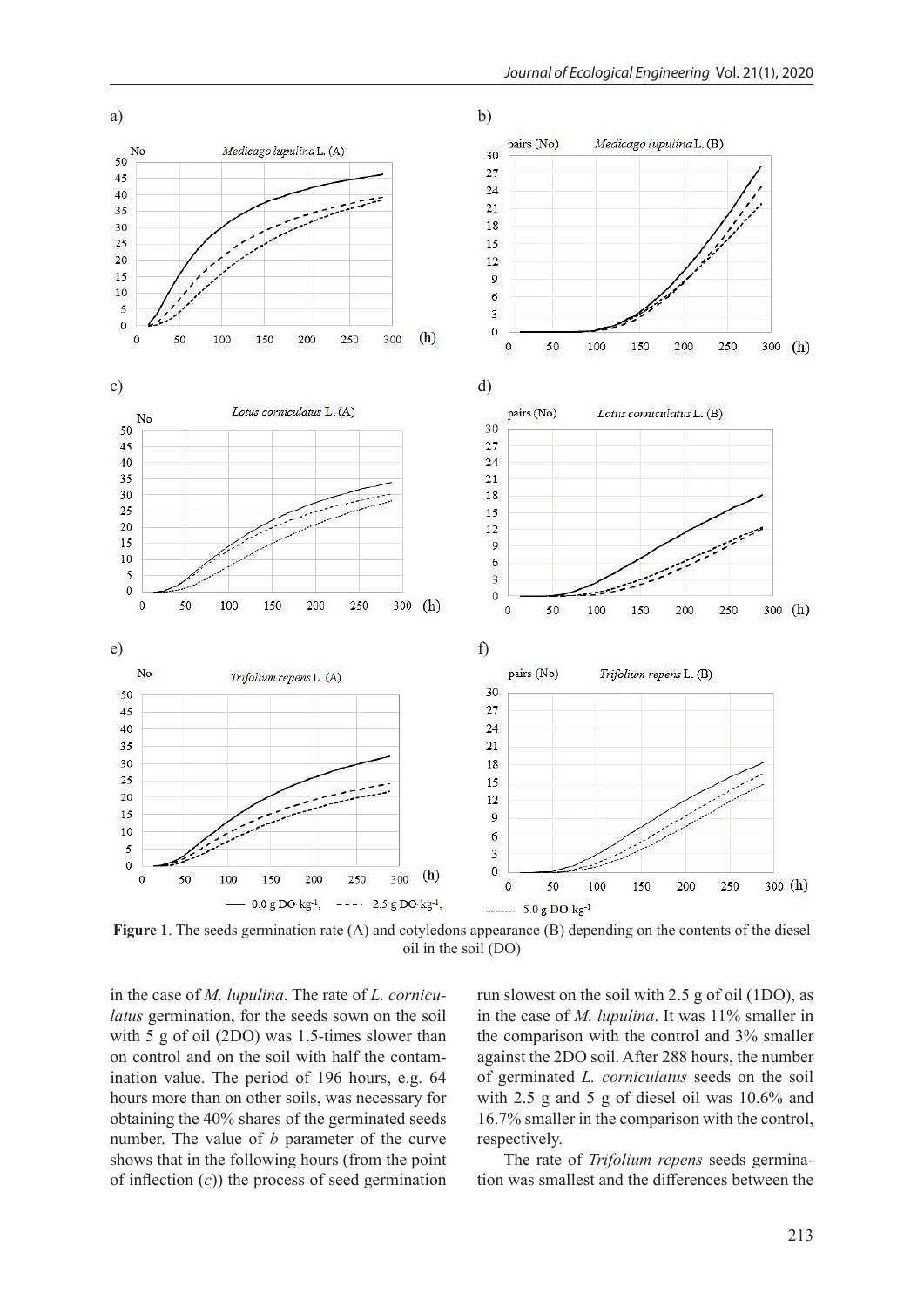control and the soil with petrol oil – larger than for the rest of the legume plant species. Although the inflection points (*c*) on the control (0DO) and on the soil with 2.5 g of diesel oil (1DO) were obtained after a similar period (138 and 140 hours), the number of germinated seeds on the soil with oil (1DO) was 24.5% lower against the control and equal to 28% of all sown seeds. On the soil with twice higher content of diesel oil (2DO) the value of 28% of germinated seeds was obtained 28 hours later. In the following hours till 12 day after sowing, the rate of the seeds germination on the control was also significantly higher, 27% in average, against the soils with petrol oil. As the result of such germination process after 288 hours, the difference in the number of germinated seeds on the control and on the soil with 2.5 g of oil was equal to 25.5% and 32.2% on the soil with 5 g of oil.

# **The energy and germination capacity**

Various germination courses of three legume plant species are shown by the values of the energy and seed germination capacity. The germination energy is the parameter demonstrating the rate of the uptake and important for the area managing. The quick uptake mean the larger competitiveness of the sown species against the germinating seeds from the soil seed bank and better final effect of the forming biologically active areas [Pawluśkiewicz et al., 2019]. Under the control conditions the seeds of *Medicago lupulina* showed decidedly highest germination energy (Table 2). Its value was  $-$  in average  $-$  three times higher than of other species. Significantly lesser value of seeds germination energy was characterised for *Trifolium repens*. Only 20% of the seeds germinated in short time, taken for that species. The value of the germination energy for *Lotus corniculatus* was also low (26%), but significantly higher than for *T. repens*. The species differences could be the result of higher number so-called hard seeds of *T. repens*.

The significant intra-species differences were also noted on the soils with the diesel oil. The reactions for the soil contamination were similar in the cases of *L. corniculatus* and *T. repens*. No significant differences of the germination energy were observed on the control and on the soil with 2.5 g of diesel oil (1DO). Significant differences were indicated just on the soil with its twice higher content (2DO). The values of the germination energy of *L. corniculatus* and *T. repens* were 1.5 times higher in average and equal to 18% and 12%, respectively. The *M. lupulina* was characterised by higher sensitivity to the diesel oil in the soil than the species mentioned above. Significantly lower value of the germination energy (of 33%) was already found on the soil with 2.5 g of oil (1DO). Twice higher amount of that substance in the soil did not cause further differences. The germination energy value in that case was equal to 34% and was 1.8 times lower than in control.

The germination capacity is the parameter indicating the vitality of seeds. Under the control conditions, *Medicago lupulina* and *Lotus corniculatus* had with similar (statistically insignificant), high (79% in average) value of the germination capacity (Table 2). The germination capacity of *Trifolium repens* was significantly lower, which may confirm the assumption about the high number of the hard seeds, requiring scarification before sowing. The soil contamination with 2.5 g (1DO) of diesel oil caused a significant decreasing

|                       | The level of contamination (g kg <sup>-1</sup> DM of the soil) |                   |                   |  |  |  |
|-----------------------|----------------------------------------------------------------|-------------------|-------------------|--|--|--|
| Species               | 0(0DO)                                                         | 2.5 (1DO)         | 5.0(2DO)          |  |  |  |
|                       | The germination energy (%)                                     |                   |                   |  |  |  |
| Medicago Iupulina L.  | 60aA                                                           | 40 <sup>bA</sup>  | 34 <sup>bA</sup>  |  |  |  |
| Lotus corniculatus L. | 26aB                                                           | $26^{ab}$         | 18 <sup>bB</sup>  |  |  |  |
| Trifolium repens L.   | $20^{aC}$                                                      | $18^{aC}$         | $12^{b}$          |  |  |  |
| Mean                  | 35.3 <sup>a</sup>                                              | 28.0 <sup>b</sup> | 21.3 <sup>c</sup> |  |  |  |
|                       | The germination capacity (%)                                   |                   |                   |  |  |  |
| Medicago Iupulina L.  | 82aA                                                           | 62 <sup>bA</sup>  | 52cA              |  |  |  |
| Lotus corniculatus L. | 76aA                                                           | 68 <sup>bA</sup>  | 60 <sup>CA</sup>  |  |  |  |
| Trifolium repens L.   | $46aB}$                                                        | 34 <sub>DB</sub>  | 30 <sub>PB</sub>  |  |  |  |
| Mean                  | 68.0 <sup>a</sup>                                              | 54.7 <sup>b</sup> | $47.3^\circ$      |  |  |  |

**Table 2**. The energy and germination capacity of three legume species depending on the diesel oil content in the soil (DO)

Note: a-c homogenous groups in the rows, <sup>A-C</sup> homogenous groups in the columns.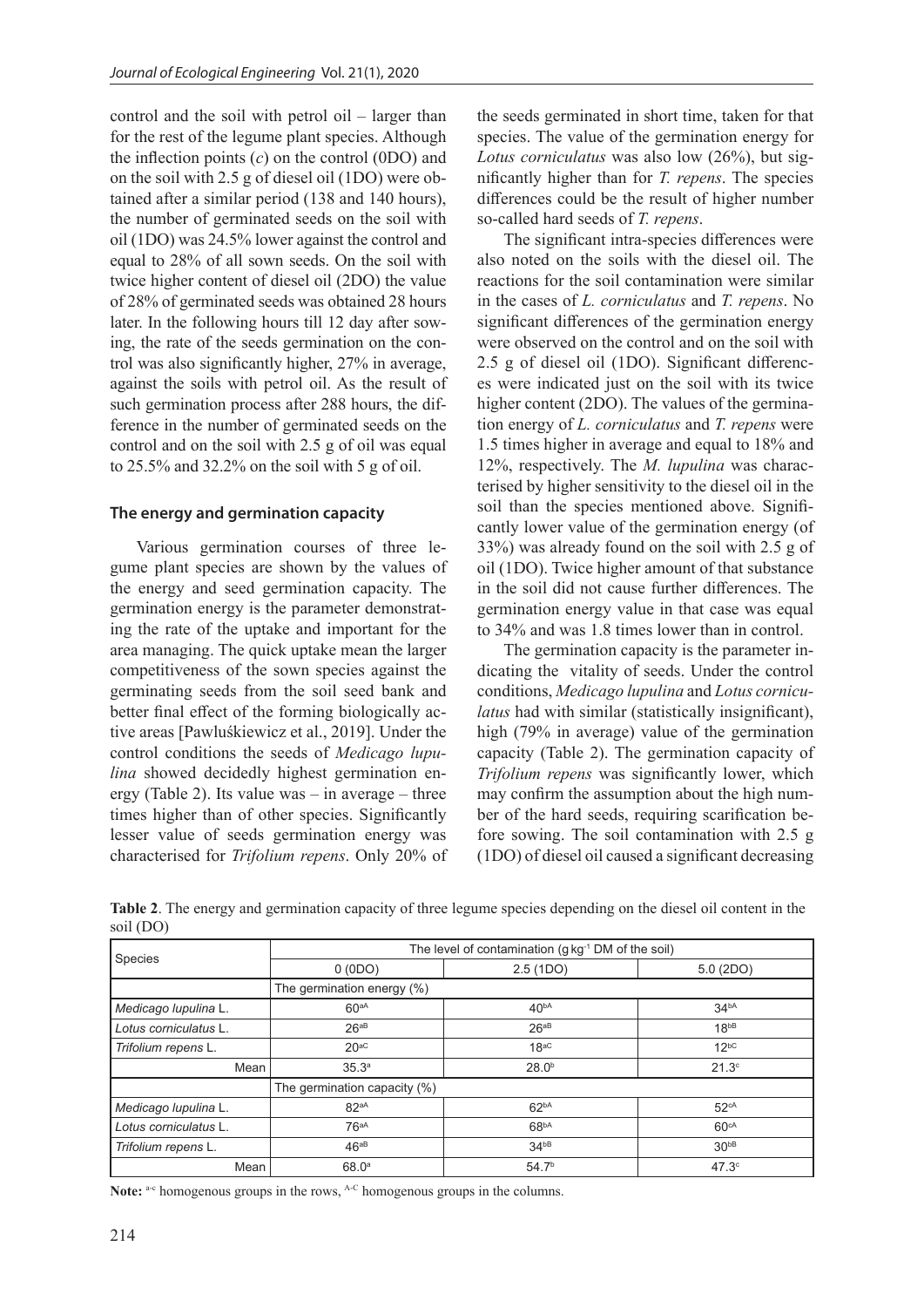in the germination capacity for all studied species, 20% in average. The *L. corniculatus* had the lowest difference between the values of the germination capacity obtained on the control and on the soil with that content of diesel oil (1DO). Twice higher content of the diesel oil in the soil (2DO) caused a significant decrease in the germination capacity of two species, i.e. *M. lupulina* and *L. corniculatus.* Nevertheless the mentioned values were relatively high and equal to 52% and 60%, respectively. The *T. repens* germination capacity was almost half of these values and equal to 30%.

#### **The rate of the cotyledons appearance**

The parameters of the nonlinear function presenting the rate of the legume plants' cotyledons appearance indicate that the point of inflection (*c*) and the upper asymptote (*b*) are located outside the area shown in Figure 1. It means that over 288 hours (i.e. the investigation period) the intensive increasing in the number of occurring cotyledons took place. The used function presents the plant development feature very well (avg.  $R^2 = 98.5\%$ ). The interpretation of the characteristic parameters of that function is not fully possible (the point of inflection outside the measurement range). On the other hand, owing to a detailed analysis of that part of the linear path, it was possible to determine more precisely– for all the species – the time necessary for the appearance of cotyledons and the influence of petrol oil on that process. Moreover, the use of the same function as in the description of the seeds germination allows for the connection of those two development processes.

It was proven that the species differed in the time of first appearance of cotyledons and the rate of their occurrence in the following hours. Amongst the studied species, *Medicago lupulina*  showed the latest appearance of the cotyledons. They appeared only 96 hours after sowing, independently to the amounts of the diesel oil in the soil and the number of germinated seeds. Despite the late appearance of the cotyledons in the following hours, a high increase in the number of plants with cotyledons outside the seed coats took place. On all the soils (0DO, 1DO, 2DO) the rate of that process was significantly higher than in the cases of other species. Finally, after 288 hours, 56% of the plants on the soil with no diesel oil had the cotyledons, on the soil with 2.5 g of oil  $(1DO) - 50\%$  and 44% on the soil with 5 g of oil (2DO). In the cases of *Lotus corniculatus* and

*Trifolium repens* the appearance of the cotyledons on the control soil was very similar. The first ones appeared after 62 hours and after 288 hours the number of the plants with cotyledons was equal to 18 (37% of sown ones). The mentioned species varied in the sensitivity for the diesel oil presence in the soil. The *L. corniculatus* showed a significantly slower rate of the cotyledons appearance on the soils with oil, independently of its amount. They appeared 34 hours later and their amount was of 32% lesser than on control. The obtained results also show that the defence mechanism of that species under stress conditions provoked by the oil presence relies on the quick development of the radicle and the limitation of the aboveground parts development. Another mechanism was shown by *T. repens*. On the soils with oil, the cotyledons appeared at a similar rate than the radicle. The rate of the cotyledons appearance was similar to the one on the control. The first cotyledons appeared 39 hours later and the difference in the number of the plants with the cotyledons after 288 hours was equal to 9.8% on the soil with 2.5 g of oil (1DO) and 19.6% on the soil with 5g of oil (2DO) in the comparison with the control.

#### **The radicle morphology**

The values of the length, width, surface and volume of the radicle were shown in Table 3. It was stated that *Medicago lupulina* – in the comparison with *Lotus corniculatus* and *Trifolium repens* – showed significantly higher values of the investigated parameters, but only on the soil with no diesel (0DO). No significant differences between the species were noted on the soils with diesel oil (1DO, 2DO), but the presence of that substance significantly influenced the change in the radicle dimensions of studied legume plants. A significant impact from the change in root morphology as a reaction to the diesel oil showed also Zhan et al. [2013], Małachowska-Jutsz [2012] and Tran et al. [2018]. The reaction was specific for particular species. Under the influence of the diesel oil, independently to its amount in the soil, *M. lupulina* formed significantly (of 31%) radicle, of slightly larger diameter (of 10%) than on control. Finally, the radicle surfaces on the soils with oil (1DO, 2DO) were smaller (of 16%) than on the soil with no oil, but the differences were not proven statistically. The volume of that species' radicle was the same on all the soils.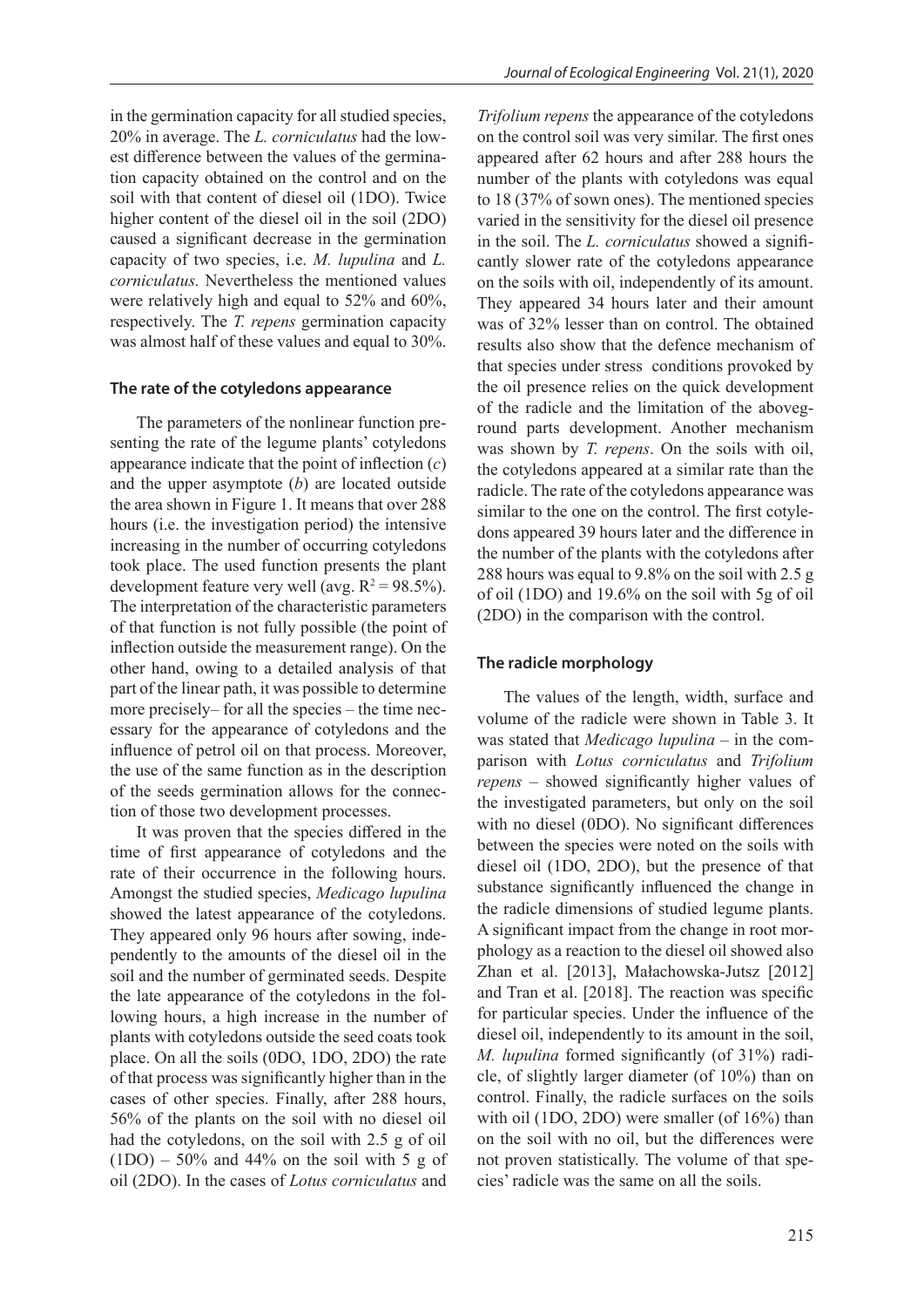|                       | The level of contamination (g kg <sup>-1</sup> DM of the soil) |                     |                      |  |  |  |  |
|-----------------------|----------------------------------------------------------------|---------------------|----------------------|--|--|--|--|
| Species               | 0(0DO)                                                         | 2.5(1D)             | 5.0 (2DO)            |  |  |  |  |
|                       | Lenght (cm)                                                    |                     |                      |  |  |  |  |
| Medicago Iupulina L.  | 7.04aA                                                         | 4.86 <sup>bA</sup>  | 4.86 <sup>bA</sup>   |  |  |  |  |
| Lotus corniculatus L. | 3.89aB                                                         | 4.00aA              | 3.99aA               |  |  |  |  |
| Trifolium repens L.   | 3.47aB                                                         | 5.05 <sup>bA</sup>  | 4.56a <sub>abA</sub> |  |  |  |  |
| Mean                  | 4.80 <sup>a</sup>                                              | 4.63 <sup>a</sup>   | 4.47a                |  |  |  |  |
|                       | Diameter (cm)                                                  |                     |                      |  |  |  |  |
| Medicago Iupulina L.  | 0.257aA                                                        | $0.283aA}$          | $0.283aA}$           |  |  |  |  |
| Lotus corniculatus L. | $0.200^{aB}$                                                   | $0.355^{bA}$        | 0.304 <sup>bA</sup>  |  |  |  |  |
| Trifolium repens L.   | $0.207^{aB}$                                                   | 0.276 <sup>bA</sup> | $0.269$ abA          |  |  |  |  |
| Mean                  | 0.221a                                                         | $0.305^{b}$         | $0.285^{bA}$         |  |  |  |  |
|                       | Area $(cm2)$                                                   |                     |                      |  |  |  |  |
| Medicago Iupulina L.  | $0.578^{aA}$                                                   | $0.484aA}$          | $0.484aA}$           |  |  |  |  |
| Lotus corniculatus L. | $0.244^{aB}$                                                   | 0.437 <sup>bA</sup> | $0.380$ abA          |  |  |  |  |
| Trifolium repens L.   | $0.217^{aB}$                                                   | 0.487 <sup>bA</sup> | 0.404 <sup>bA</sup>  |  |  |  |  |
| Mean                  | 0.346a                                                         | 0.469 <sup>b</sup>  | $0.423^{ab}$         |  |  |  |  |
|                       | Volume (cm <sup>3</sup> )                                      |                     |                      |  |  |  |  |
| Medicago Iupulina L.  | $0.004^{aA}$                                                   | $0.004^{aA}$        | $0.004^{aA}$         |  |  |  |  |
| Lotus corniculatus L. | $0.001^{aB}$                                                   | 0.004 <sup>bA</sup> | 0.003 <sub>bA</sub>  |  |  |  |  |
| Trifolium repens L.   | $0.001^{aB}$                                                   | 0.004 <sup>bA</sup> | 0.003 <sub>abA</sub> |  |  |  |  |
| Mean                  | 0.002a                                                         | 0.004 <sup>b</sup>  | 0.003 <sup>b</sup>   |  |  |  |  |

**Table 3**. The parameter values characterizing the radicles of three legume species in dependency on the diesel oil content in the soil (DO)

Note: <sup>a-c</sup> homogenous groups in the rows, <sup>A-C</sup> homogenous groups in the columns.

Different reaction on the diesel oil presence in the soil was shown by *L. corniculatus.* The radicle diameter was significantly larger (of 77.5% on 1DO and of 52% on 2DO) and its length only slightly greater (of 2.6%) than on control. Finally, the surface and volume of the radicle were significantly larger on the soil with oil than without one. On the soil with 2.5 g of that substance (1DO), the radicle surface was almost two times larger, and the volume – three times greater than on control. Two times higher amount of petrol oil in the soil (2DO) also caused twofold larger volume and 56% greater surface of the radicle in the comparison with the development on the control base.

The *T. repens* showed higher all the radicle parameters on the soils contaminated with diesel oil than on control. The greatest, significant differences of the radicle development occurred on the soil with 2.5 g of diesel oil (1DO). The lengths and widths of the radicles were 45.5% and 33.3% greater than on the soil without oil, respectively. It was reflected in 2.2-times larger surface and three times larger volume of the radicle. On the soil with 5 g of diesel oil longer (of 33%) and wider (of 29.9%) radicle were obtained, but the values significantly higher than on control were not observed. However, the significant difference was proven for the surface of that species radicle.

## **CONCLUSIONS**

The soil contamination with the petrol oil significantly impacted the preliminary growth of the legume plants (*Medicago lupulina*, *Lotus corniculatus*, *Trifolium repens*) and the radicle morphology. Independently of the species, the germination rate (appearance of the root and the cotyledons) was significantly lesser than under the control conditions (adequately to the diesel oil amount in the soil). The Schatzel logistic curve well describes the development process of the studied species after the sowing and enables the demonstration of the differences in its rate, better than the often applied parameters (the energy of the germination and its capacity). The relevance of germination studies as important ecotoxicological tools is highlighted with root imaging software. It was proven that peculiar species have various tolerances for the petrol oil presence in the soil and demonstrate various defence mechanisms under the stress conditions. The least changes in germination rate of seeds on the soil with petrol oil against the control were stated for *L. corniculatus.* The defence strategy of that species relied on the radicle development through the increasing in diameter and – in consequence – the surface and the volume. The soil contamination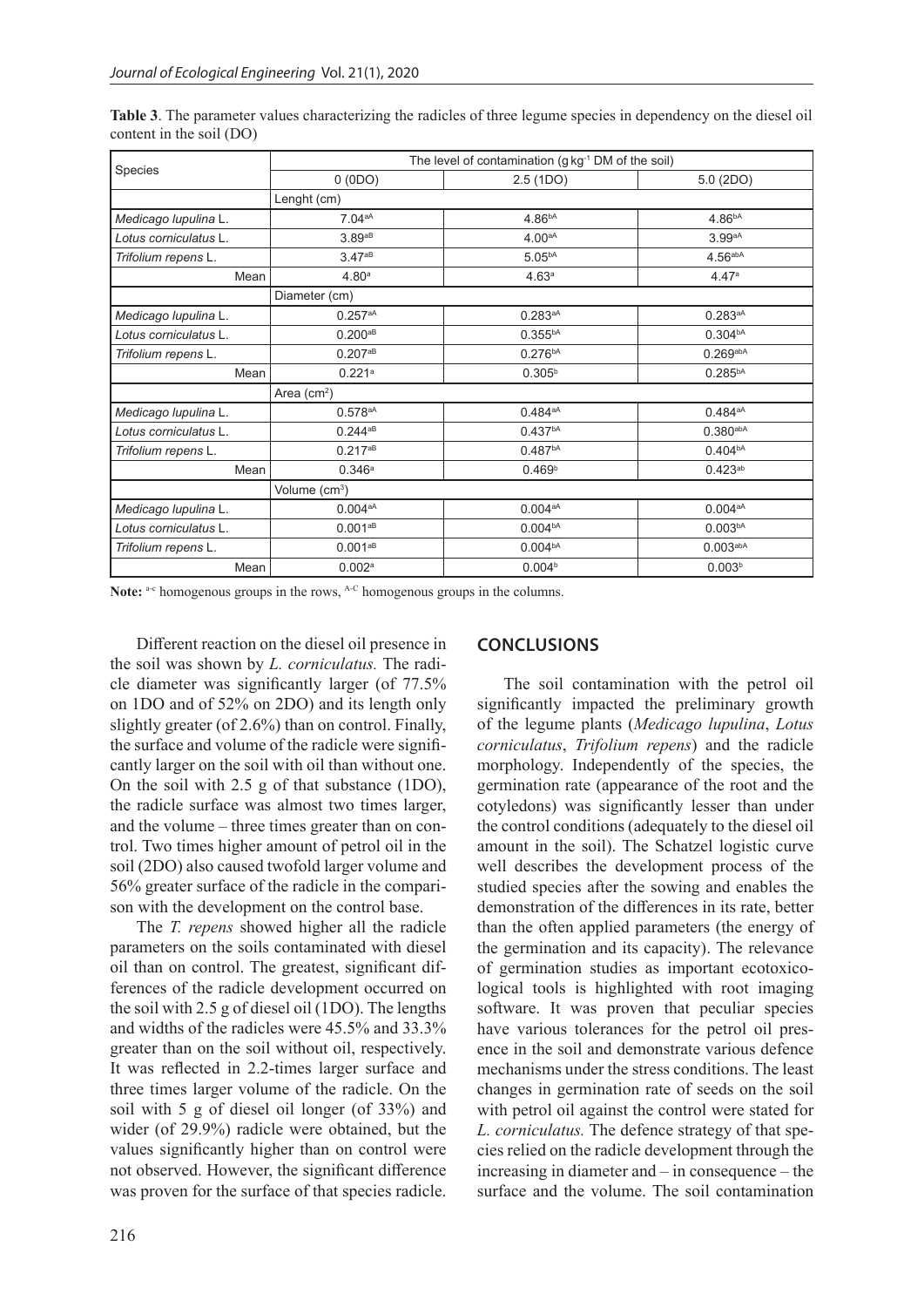with diesel oil affected mostly the decrease in the rate of *Trifolium repens* germination*.* The species reacted on the stress conditions by quick appearance of cotyledons as well as the growth and increase in the diameter of the radicle, especially on the soil with smaller content of diesel oil (2.5 g). Two times higher content of that substance significantly limited the radicle development. According to Małachowska-Jutsz et al. [2012], extension of the cells in order to increase the radicle surface and develop new root hairs, is the plants defence mechanism, because the oil causes the clogging of the vascular cells, used for water intake. Amongst the studied species, *M. lupulina* showed the best germination capacity in the presence of diesel oil, but the differences in that parameter value and the radicle morphology against the control were large (equal to 31% – lesser germination capacity and shorter radicle). It seems that good (above 50%) germination capacity of that species may be the result of larger size of seeds in the comparison with *T. repens.* The results of other authors proved that such species show better emergences [Hitchmough, 2017, Janicka et al., 2019]. Because of that, the recommendation for using not only *L. corniculatus*, but also *M. lupulina* on the contaminated areas should be taken into consideration*.* These species could be especially valuable for the re-cultivation of the soils contaminated with petroleum products, which would make the quicker phytoremediation successes possible. As indicated by the own and other authors' research [Zhan et al. 2013], further work is necessary to determine the equation of the predictive effect by morphology and physiology of plant root on the soils contaminated with petroleum substances.

## **REFERENCES**

- 1. Dąbrowski P. 2018. The ecophysiological reactions of *Lolium perenne* L. and *Festuca rubra* ssp. *commutata* on chosen stress factors in aspect of the green urban infrastructure's improvement. Wydawnictwo SGGW, Warszawa. 1–138. [In Polish]
- 2. Dorywalski J., Wojciechowicz M. 1964. Seed assessment methodology. PWRiL, Warszawa. [In Polish]
- 3. Gmitrzuk N., Dąbrowski P., Pietrzyk K. and Pawluśkiewicz B. 2017. The impact of diesel and naphthalene on the initial growth and development of red fescue (*Festuca rubra* L. ssp. *commutata*). Scientific Review. Engineering and Environmental Sciences 26/3 (77), 361–372. [In Polish]
- 4. Hawrot-Paw M., Hreczuk H. 2009. Potential remediation property of chosen plants species. Proc. of the Conference Materials 'Degraded and reclaimed areas – the possibility of their development', Szczecin, 65–70. [In Polish]
- 5. Hawrot-Paw M., Wijatkowski A., Mikiciuk M. 2015. Influence of diesel and biodiesel fuel-contaminated soil on microorganisms, growth and development of plants. Plant Soil Environ. 61(5), 189–194.
- 6. Hewelke E., Szatyłowicz J., Hewelke P., Gnatowski T., Aghalarov R. 2018. The impact of diesel oil pollution on the hydrophobicity and  $CO<sub>2</sub>$  efflux of forest soils. Water Air Soil Pollut. 229:51.https://doi. org/10.1007/s11270–018–3720–6
- 7. Hitchmough J. 2017. Sowing beauty. Designing flowering meadows from seed. Timber Press Portland. Oregon.
- 8. Hussain I., Puschenreiter M., Gerhard S., Schöftner Ph., Yousafd S., Wang A., Syed J.H., Reichenauer T.G. 2018. Rhizoremediation of petroleum hydrocarbon-contaminated soils: Improvement opportunities and field applications. Environmental and Experimental Botany 147, 202–219.
- 9. ISTA 2015. International Seed Testing Association. International Rules for Seed Testing. IHAR-PIB ZNiN,1–766. [In Polish]
- 10.Janicka M., Pawluśkiewicz B., Małuszyńska E. 2019. The analysis of the traits determining the development of some plant species typical for the meadow habitats of the Natura 2000 network. Scientific Review – Engineering and Environmental Sciences 28(1), 82–94.
- 11. Kaur N., Erickson T. E., Andrew S. B., Ryan M. H. 2017. A review of germination and early growth as a proxy for plant fitness under petrogenic contamination – knowledge gaps and recommendations, Science of the Total Environment 603–604,728–744.
- 12. Małachowska-Jutsz A. Janosz W., Rudek J. 2012. Toxicity of Engine Oil Contaminated Soil Made Subject to Natural Attenuation and Phytoremediation. Ochrona Środowiska 34(1), 15–20. (In Polish)
- 13. Małuszyński M. J., Małuszyńska I. 2009. Immunity of selected plants species on soil pollution of overworked engine oil. Inżynieria Ekologiczna 21, 40–47. [In Polish]
- 14. Panagos P., Van Liedekerk M., Yigini Y., Montanarella, L. 2013. Contaminated sites in Europe: review of the current situation based on data collected through a European network. Journal of Environmental and Public Health, Article ID 158764. https://doi.org/10.1155/2013/158764.
- 15. Pawluśkiewicz B., Janicka M., Piekut K. 2019. Effects of different introduction methods on plant species establishment success in wet grassland restoration. Polish Journal of Environmental Studies 28(3), 1857–1867.